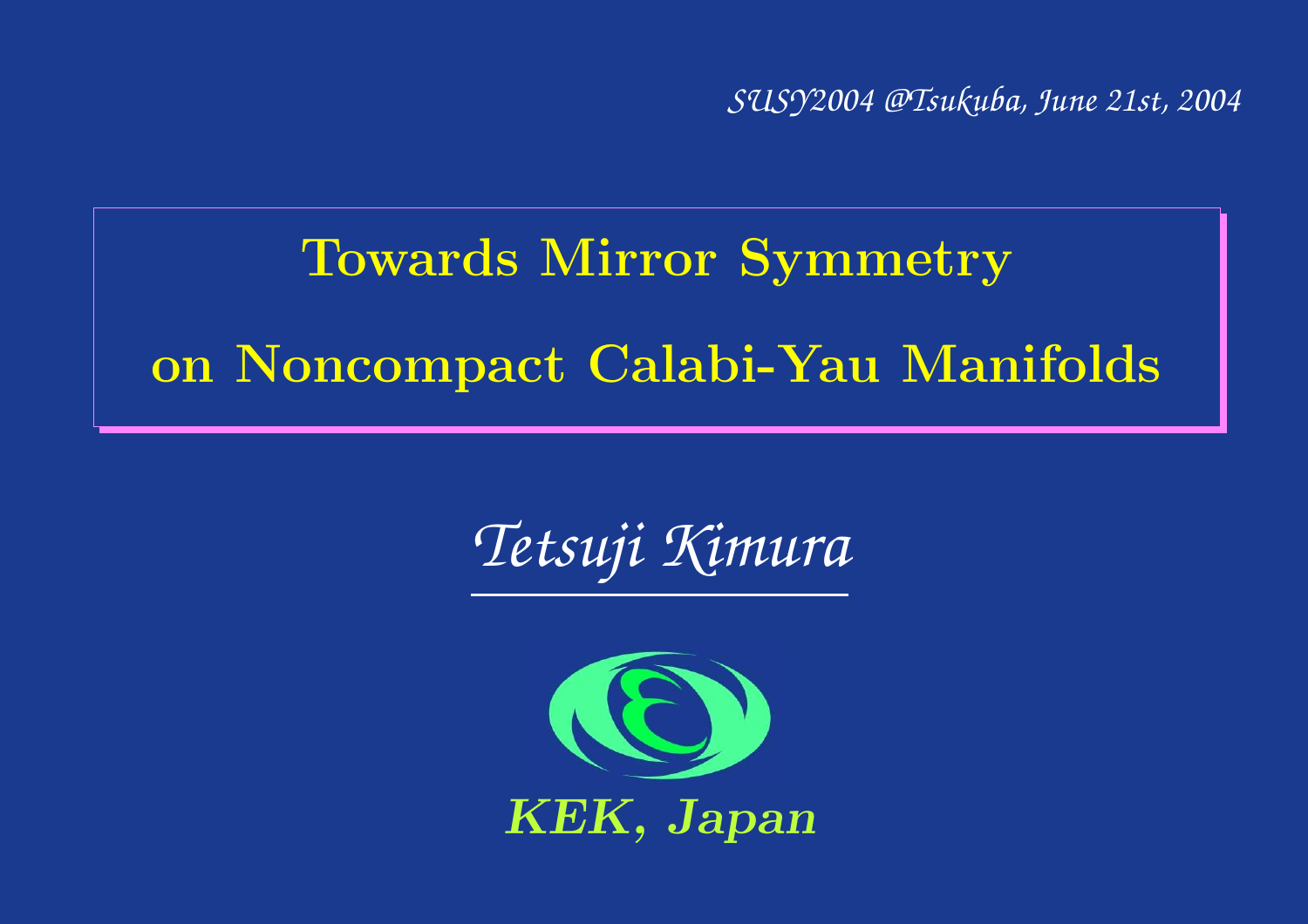## *Introduction*

### Two-dimensional SUSY theories are very important

- They have some properties similar to ones of four-dim. SUSY theories asymptotic free, mass gap in SUSY gauge theories, SUSY NLSM, etc.
- We apply them to superstring worldsheet theories
	- Neveu-Schwarz/Ramond string  $=$  superconformal field theory
	- strings on curved spacetime  $=$  SUSY conformal sigma models

## SYM, SUSY NLSM, LG theory, SCFT, etc. have been investigated for more than 25 years.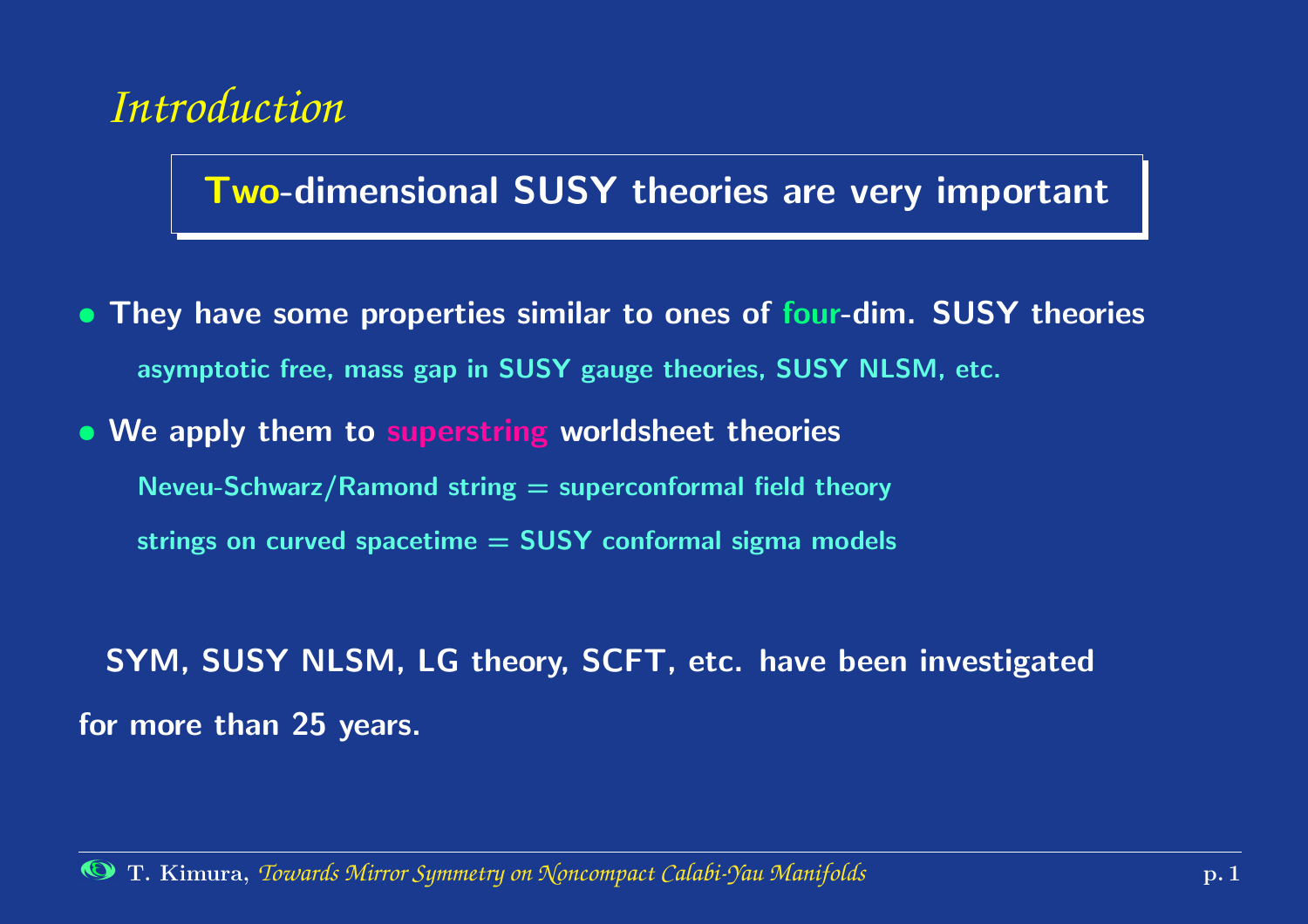*Noncompact Calabi-Yau* (K.Higashijima, M.Nitta and TK, 2001, 2002)

<span id="page-2-0"></span>

| base $G/H$                                                    | total dimension           |
|---------------------------------------------------------------|---------------------------|
| $\mathbb{C}\mathrm{P}^{N-1}=\frac{SU(N)}{SU(N-1)\times U(1)}$ | $1 + (N - 1)$             |
| $\overline{Q^{N-2}} = \frac{SO(N)}{SO(N-2) \times U(1)}$      | $1 + (N - 2)$             |
| $\boxed{E_6/[SO(10)\times U(1)]}$                             | $1 + 16$                  |
| $\left E_7/[E_6\times U(1)]\right $                           | $1 + 27$                  |
| $\boxed{\text{G}_{N,M}=\frac{U(N)}{U(N-M)\times U(M)}}$       | $\overline{1+M(N-M)}$     |
| $\langle SO(2N)/U(N)\rangle$                                  | $1+\frac{1}{2}N(N-1)$     |
| $\overline{Sp(N)/U(N)}$                                       | $1 + \frac{1}{2}N(N + 1)$ |

Ricci-flat metrics on line bundles on  $[\otimes_a (G_a/H_a)]$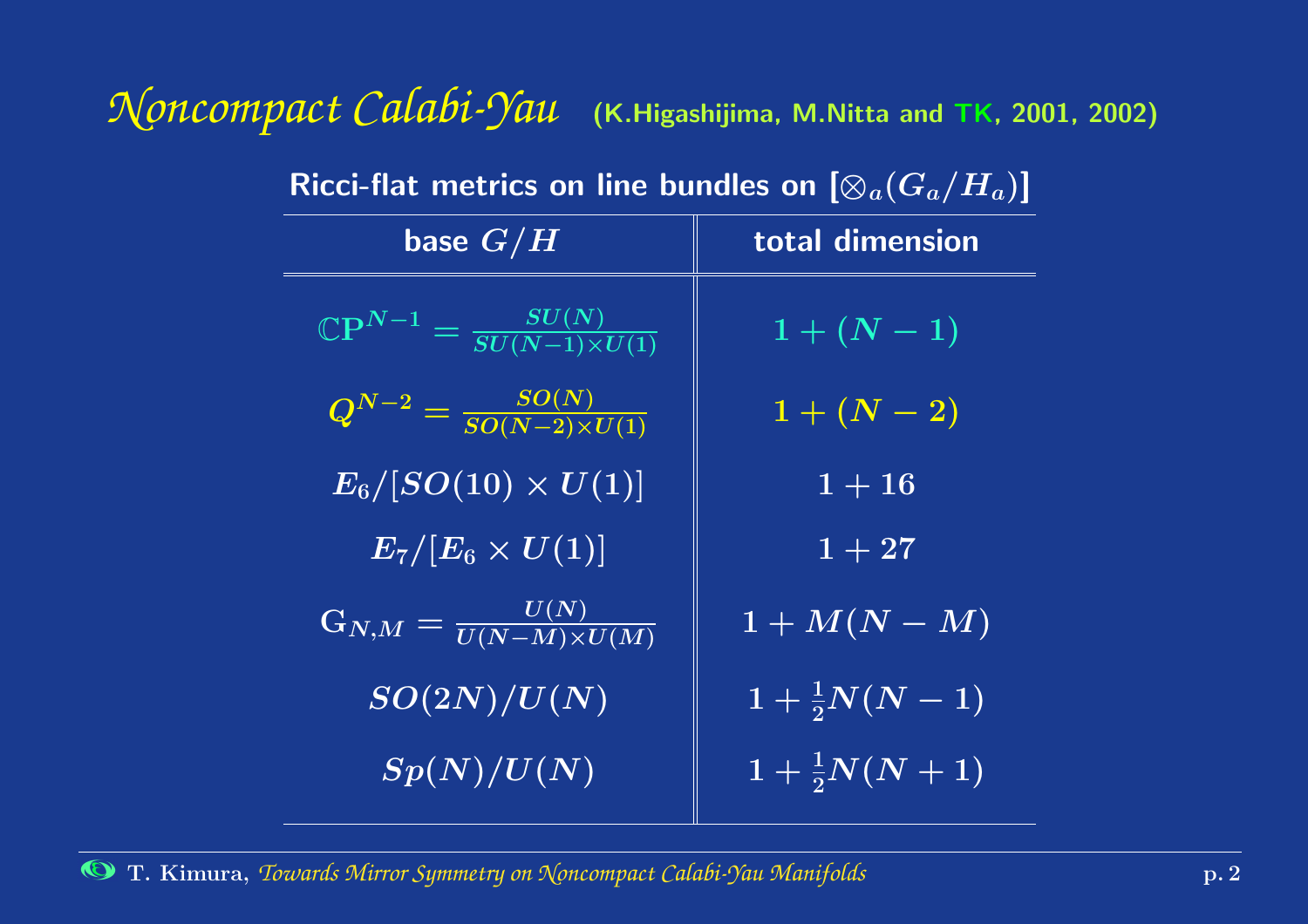We consider the sigma model on line bundle on  ${\it Q^{N-2}}$  and its mirror dual.

• There exists <sup>a</sup> nontrivial holomorphic constraint on the base manifold

- $\bullet$   $\mathbb{C}{\rm P}^{N-1}$  with holomorphic constraint of degree  $d \Rightarrow \mathbb{C}{\rm P}^{N-1}[d]$
- $\bullet$  when  $d=2$ , isometry group of surface can be enhanced to  $SO(N)$

 $\Rightarrow$  quadric surface  $Q^{N-2}$ 

- $\bullet$  Strictly, this CY is the  $\mathcal{O}(-N+2)$  bundle on  $Q^{N-2}$
- Conifold appears in the zero volume limit of base  $Q^{N-2}$  manifold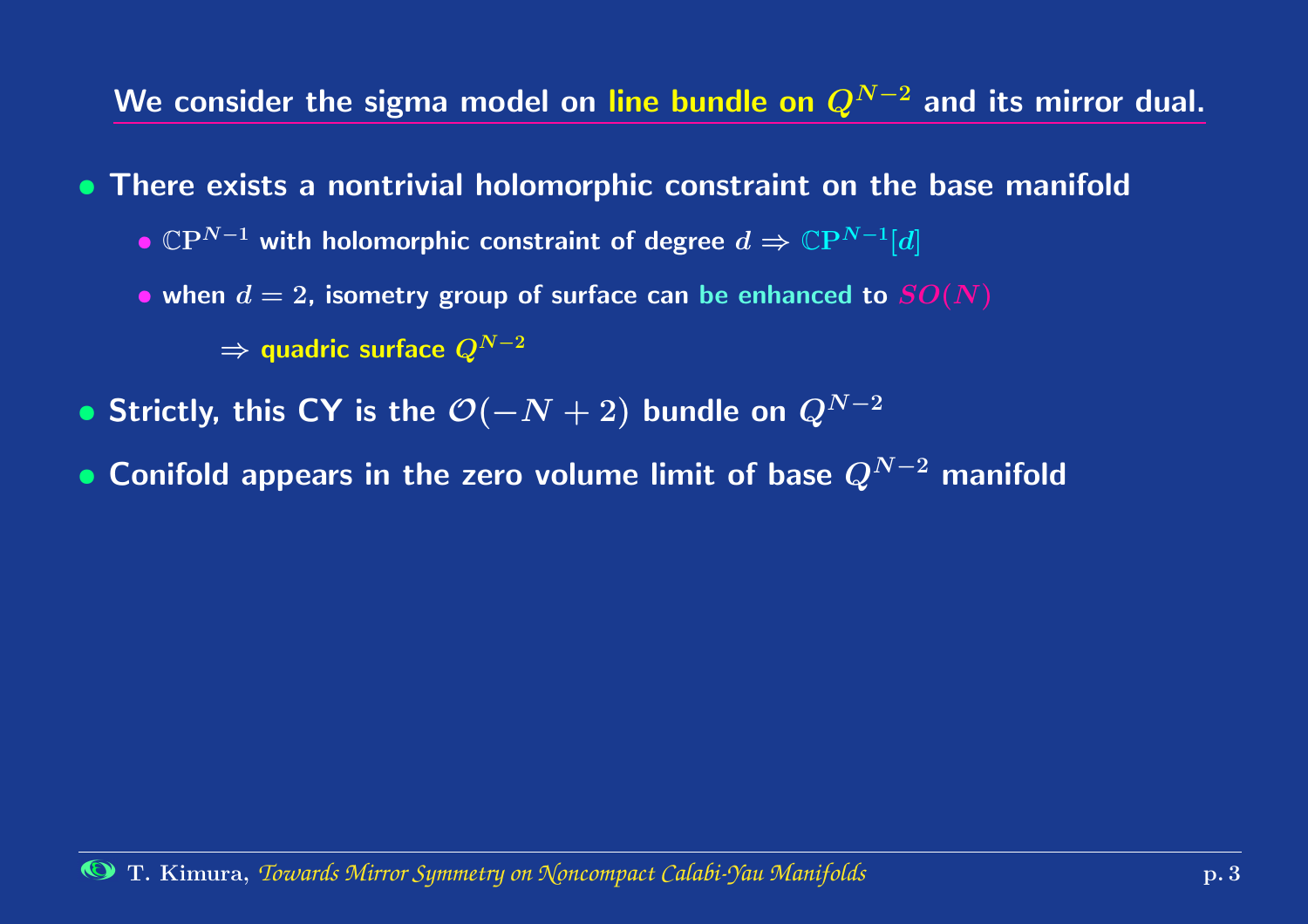#### Can we read geometrical aspects of CY from field theory?

#### ⇓

Gauged Linear Sigma Models and their T-dualized Theories

 $\bullet$  E. Witten: "Phases of  $\mathcal{N}=2$  Theories in Two Dimensions"

• K. Hori and C. Vafa: "Mirror Symmetry"

• study orbifold (or LG) description of these non-compact CYs (CY/LG correspondence) **• construct Mirror Pairs of CYs**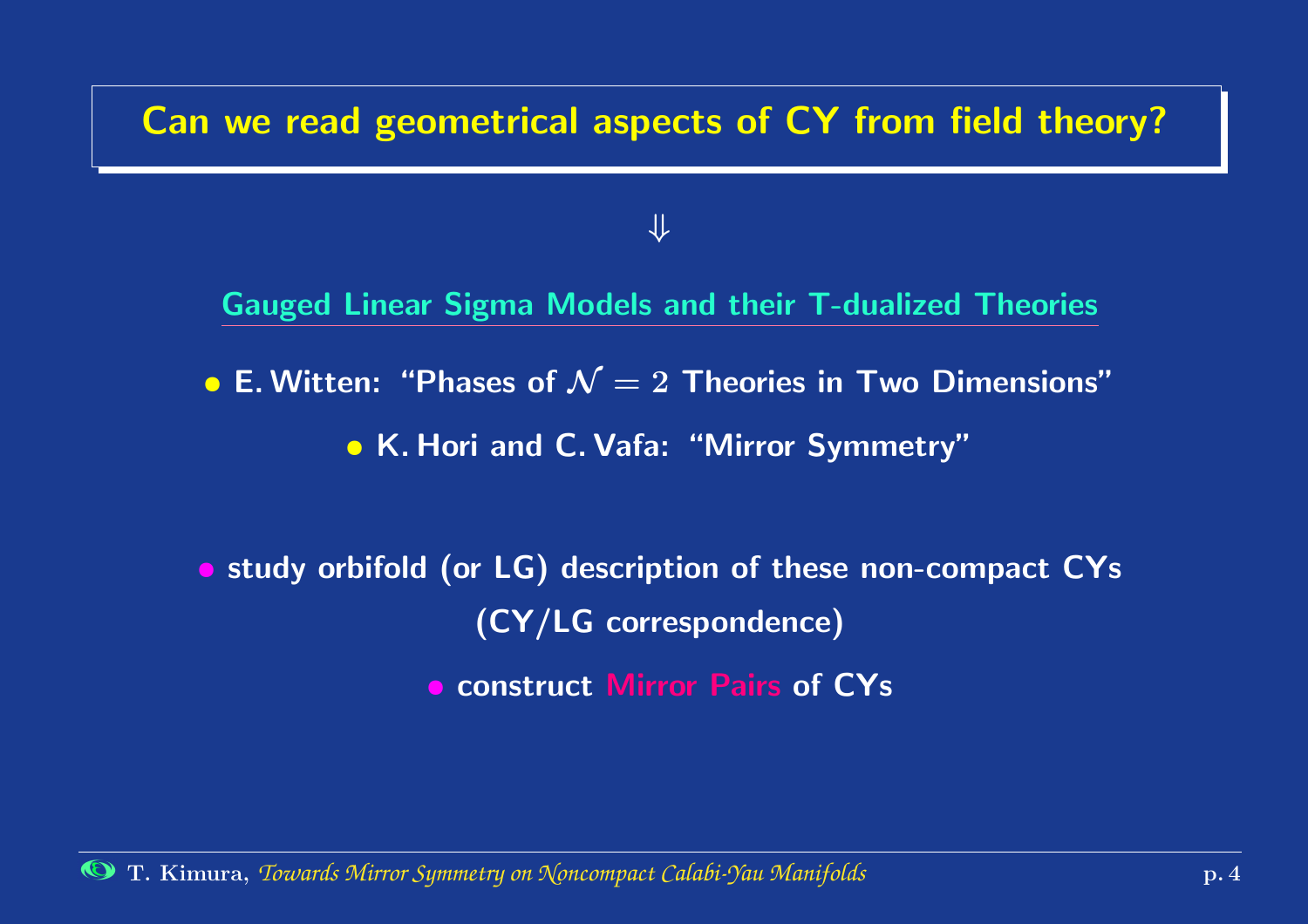

Hori-Vafa's T-dualized theory re-constructs <sup>a</sup> CY mirror pair discussed by Greene and Plesser!

Let us apply this relation to the case of line bundle on  ${\it Q^{N-2}}$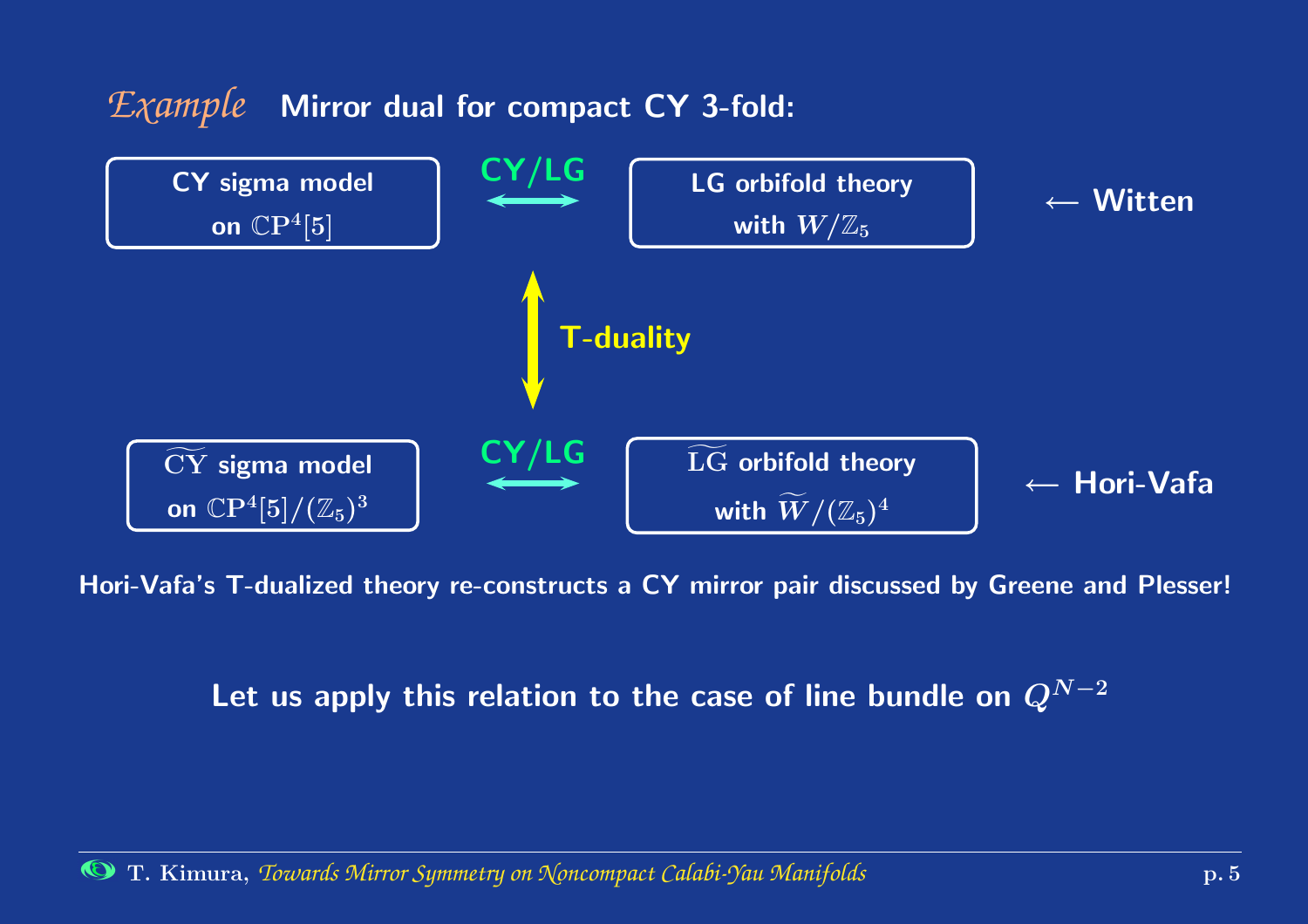## <span id="page-6-0"></span>*Gauged Linear Sigma Model*

| $(c, c)$ superfields                                                       | $S_1$ | $\cdots$ | $S_N$ | $P_1$ | $P_2$    |
|----------------------------------------------------------------------------|-------|----------|-------|-------|----------|
| $U(1)$ charge                                                              | 1     | $\cdots$ | 1     | $-2$  | $-N + 2$ |
| $W_{\text{GLSM}} = P_1 \cdot G_2(S_i)$                                     |       |          |       |       |          |
| $G_2(S_i) = \sum_{i=1}^N S_i^2$ : $SO(N)$ symmetric polynomial of degree 2 |       |          |       |       |          |
| $(\subset$ quasi-homogeneous polynomial of degree 2)                       |       |          |       |       |          |

 $\bullet$   $\mathrm{FI} \gg 0$ : sigma model on  $\mathcal{O}(-N+2)$  bundle on  $Q^{N-2}$ 

\n- FI < 0: 
$$
\left\{ (S_1, \cdots, S_N) \in \mathbb{C}^N \, \middle| \, G_2(S_i) = 0 \right\} \Big/ \mathbb{Z}_{N-2}
$$
 orbifold theory
\n- $\Downarrow$  sigma model on  $(N-1)$ -dim. conifold
\n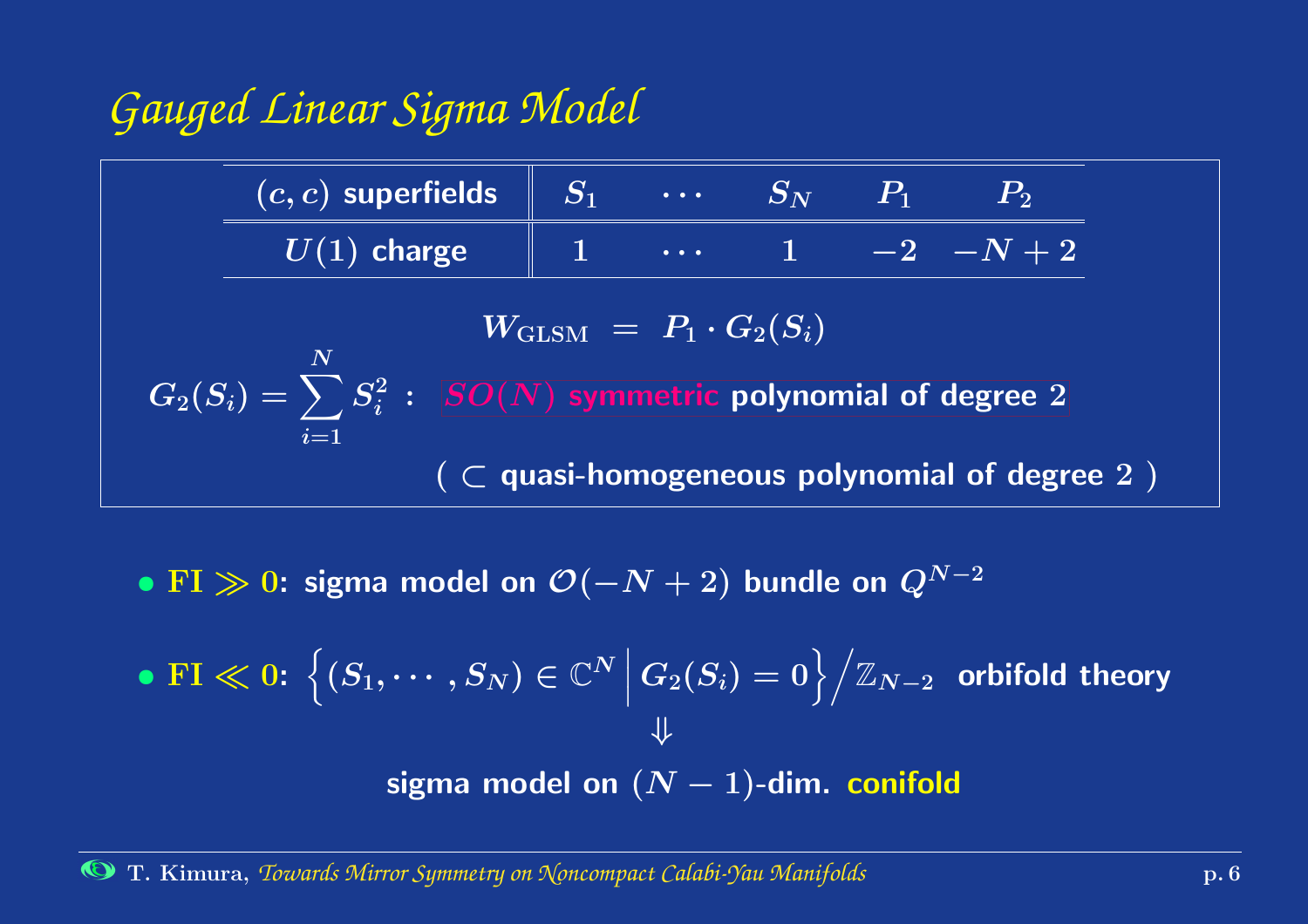## *T-dualized Theory*

Low energy effective theory  $=$  LG twisted superpotential  $(N\equiv 2k+2)$ :

$$
\widetilde{W} \,\, = \,\, \sum_{i=1}^N \mathrm{e}^{-Y_i} + \mathrm{e}^{-Y_{P_1}} + \mathrm{e}^{-Y_{P_2}} + \Sigma \Big( \sum_{i=1}^N Y_i - 2Y_{P_1} - 2k \, Y_{P_2} - t \Big)
$$

Introduce the "period integral": (depending on the existence of  $W_{\rm GLSM})$ 

$$
\left\{ \begin{aligned} & \Pi_{\text{without }W_{\text{GLSM}}} \; = \; \int \mathrm{d}\Sigma \, \prod_{i=1}^N \mathrm{d}Y_i \, \mathrm{d}Y_{P_1} \, \mathrm{d}Y_{P_2} \, \exp(-\widetilde{W}) \\ & \widehat{\Pi}_{\text{with }W_{\text{GLSM}}} \; \equiv \; 2 \frac{\partial}{\partial t} \, \Pi_{\text{without }W_{\text{GLSM}}} \end{aligned} \right.
$$

Does Π  $\widehat{\phantom{a}}$  $\Pi$  feel the  $SO(N)$  [symmetry](#page-6-0) of  $G_2(S_i)$  in  $W_{\rm GLSM}$ ? (knows only the quasi-homogeneity?)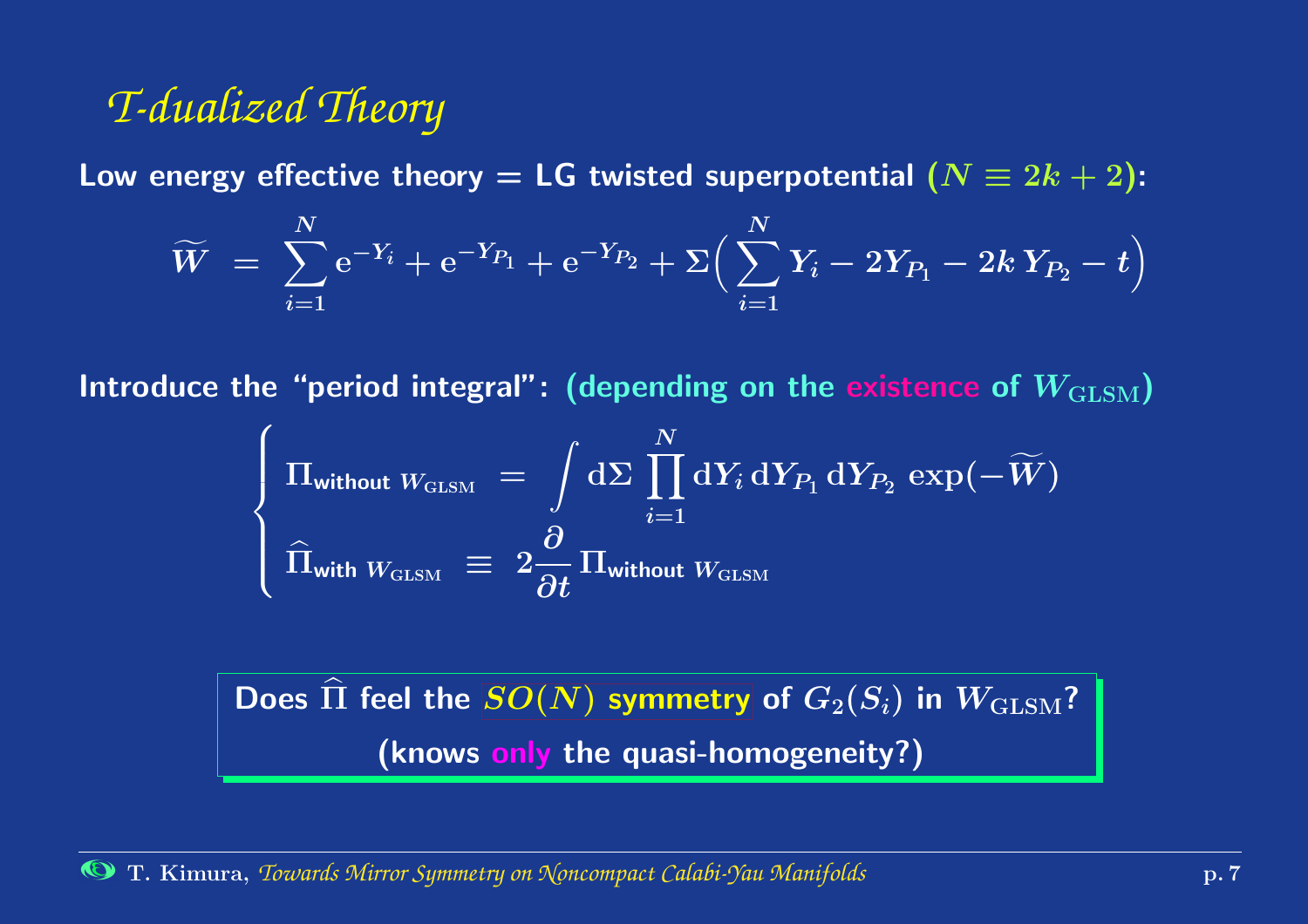Field re-definition for suitable measure of  $\Pi$  $\widehat{\phantom{a}}$  $\Pi$  for LG description  $(N\equiv 2k+2)$ :

$$
\begin{array}{rcl} {\rm e}^{-Y_i} &=& X_i^{2k}\ ,\quad {\rm e}^{-Y_{P_1}}\ =\ X_{P_1}^{-k}\\[3mm] {\rm e}^{-Y_{P_2}}\ =\ {\rm e}^{t/2k}X_1X_2\cdots X_N\cdot X_{P_1}\end{array}
$$

$$
\Rightarrow \qquad \widetilde W \ = \ \sum_{i=1}^N X_i^{2k} + X_{P_1}^{-k} + \mathrm{e}^{t/2k} X_1 X_2 \cdots X_N \cdot X_{P_1}
$$

[Remarks] on  $\widetilde{W}$  $\boldsymbol{W}$  :

- One massless vacuum
- $\bullet\; (\mathbb{Z}_{2k})^{2k} \times \mathbb{Z}_k$  orbifold symmetry (when  $k=1$ , symmetry becomes  $(\mathbb{Z}_2)^3)$
- $\bullet$  This is still a mirror dual of  $\mathcal{O}(-N+2)$  on  $\mathbb{C}\mathrm{P}^{N-1}[2]!$

Investigate twisted RR ground states related to  $(c, c)$ -ring structure

⇓

We can determine the correct field re-definitions of  $Y_i$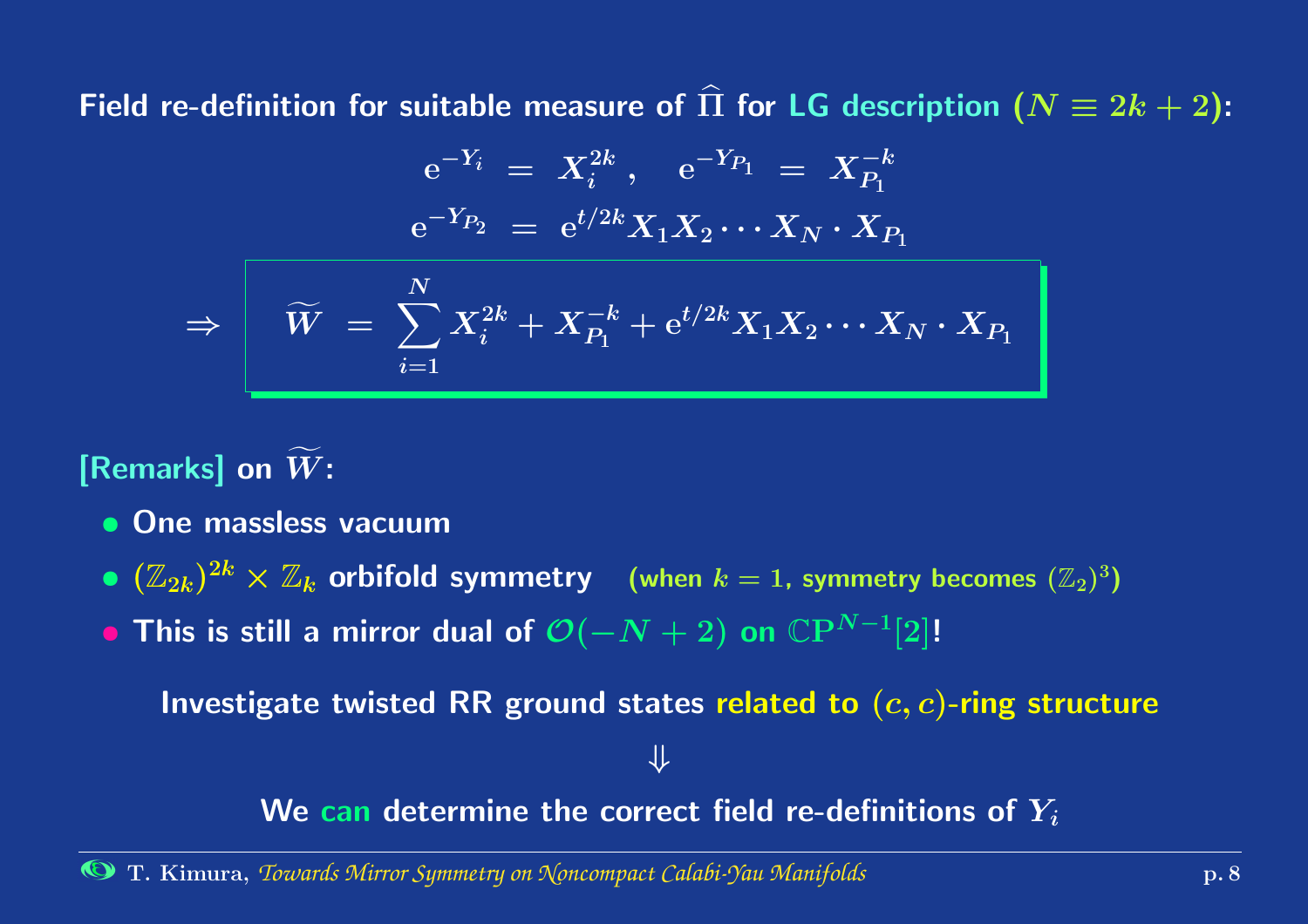We construct a mirror <code>CY</code> geometry of  $\mathcal{O}(-N+2)$  on  $\mathbb{C}\mathrm{P}^{N-1}[2]$ :

$$
\widehat{\Pi} \,\,=\,\, \int \prod_{i=1}^N \mathrm{d} Y_i \, (\mathrm{e}^{-Y_{P_1}} \mathrm{d} Y_{P_1}) \, \mathrm{d} Y_{P_2} \, \delta \Big( \sum_{i=1}^N Y_i - 2 Y_{P_1} - 2 k Y_{P_2} - t \Big) \exp \Big( - \sum_{i=1}^N \mathrm{e}^{-Y_i} - \mathrm{e}^{-Y_{P_1}} - \mathrm{e}^{-Y_{P_2}} \Big)
$$

solving  $Y_N$  and field re-definition:

$$
e^{-Y_{P_1}} = \tilde{P}_1 \t e^{-Y_{P_2}} = \tilde{P}_2
$$
  
\n
$$
e^{-Y_a} = e^{-t/N} \tilde{P}_2 Z_a \t \text{for } a = 1, 2, \dots, N - 3
$$
  
\n
$$
e^{-Y_b} = e^{-t/N} \tilde{P}_1 Z_b \t \text{for } b = N - 2, N - 1
$$

Introducing  $\mathbb C$ -valued fields  $u$  and  $v$  and integrating out  $\widetilde{P}_1$  $\widetilde{P}_1$  and  $\widetilde{P}_2$  $\mathsf{P}_2$  :

$$
\widehat{\Pi} \,\,=\,\, \int \prod_{i=1}^{N-1} \Big(\frac{\mathrm{d} Z_i}{Z_i}\Big) \mathrm{d} u \, \mathrm{d} v \, \delta \Big(\sum_b Z_b + \mathrm{e}^{t/N}\Big) \, \delta \Big(\sum_a Z_a + \mathrm{e}^{t/N} + \frac{1}{Z_1 \cdots Z_{N-1}} - uv \Big)
$$

 ${\sf CY}$  algebraic equation in  $({\mathbb C}^*)^{N-2}\times {\mathbb C}^2$  space:

$$
1 - Z_1 \cdots Z_{N-2} \Big(Z_{N-2} + {\rm e}^{t/N}\Big) \Big( \sum_{a=1}^{N-3} Z_a + {\rm e}^{t/N} - uv \Big) \ = \ 0
$$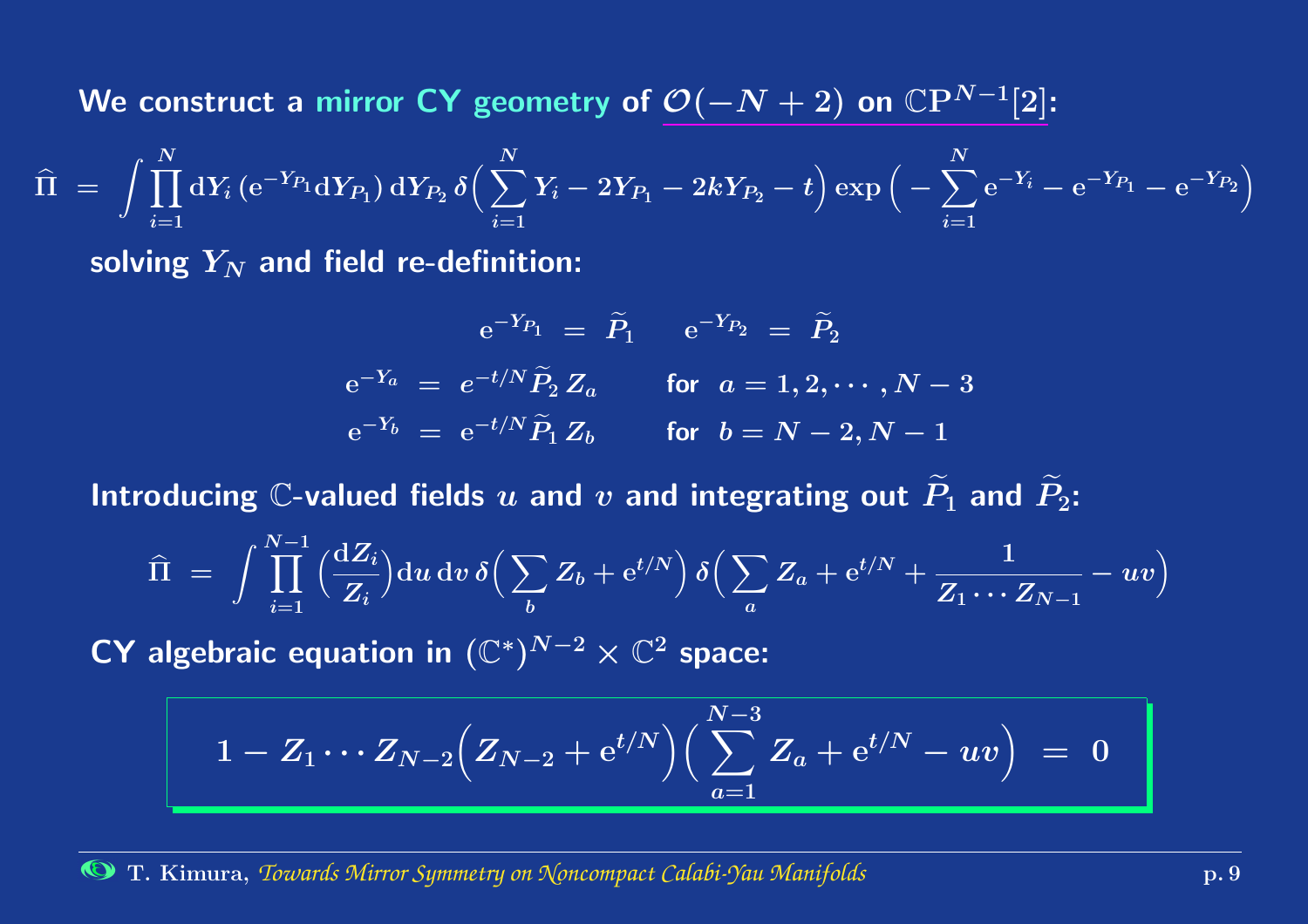

$$
\begin{array}{llll} \widetilde W&=& X_1^2+X_2^2+X_3^2+X_4^2+X_{P_1}^{-1}+{\rm e}^{t/2}X_1X_2X_3X_4\cdot X_{P_1}\\ &\widetilde M&:&1-Z_1Z_2\bigl(Z_1+{\rm e}^{t/4}-uv\bigl)\bigl(Z_2+{\rm e}^{t/4}\bigr)&=&0 \end{array}
$$

for the mirror dual of the line bundle on  $\mathbb{C}\mathrm{P}^3[2]$ 

Next, we must investigate the twisted RR ground states for  $SO(N)$  symmetry:

$$
\mathbb{C}\mathrm{P}^{N-1}[2]\;\Rightarrow\;Q^{N-2}
$$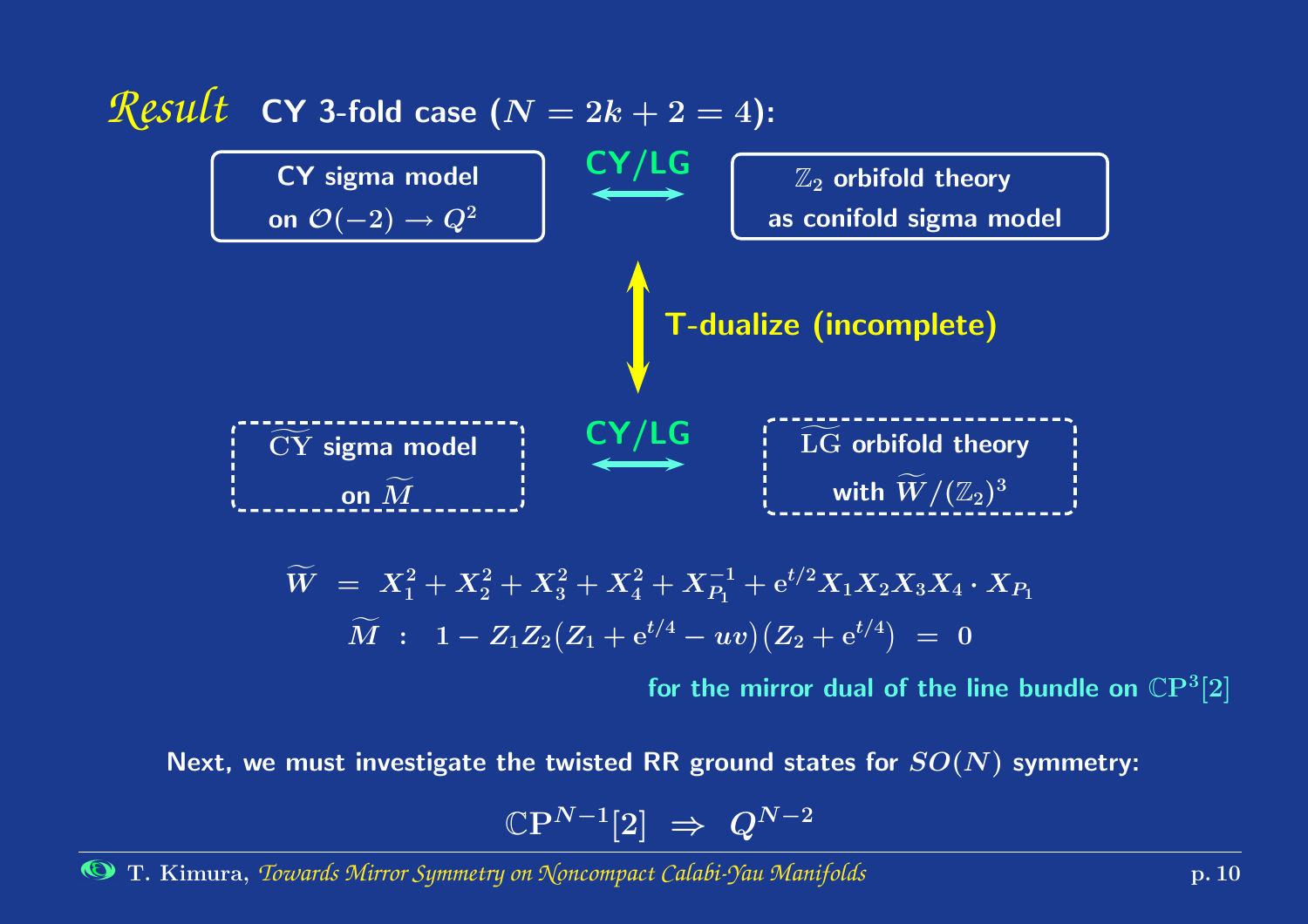## *Applications and Discussions*

- New aspects of conifold transition in string theory
- CY sigma models with nonabelian gauge symmetries and their mirror duals
- New kinds of CY mirror pairs which have been unknown cohomology rings
- SCFT on noncompact CY which differs from Liouville theory Liouville theory describes CFT on direct product spaces

- Mirror duals of asymptotic free sigma models (sigma models on HSS)
	- (ex.) sigma model on  $\mathbb{C}P^{N-1}$   $\iff$   $\widehat{A}_{N-1}$  Toda field theory sigma model on  $Q^{N-2}$   $\iff$  ???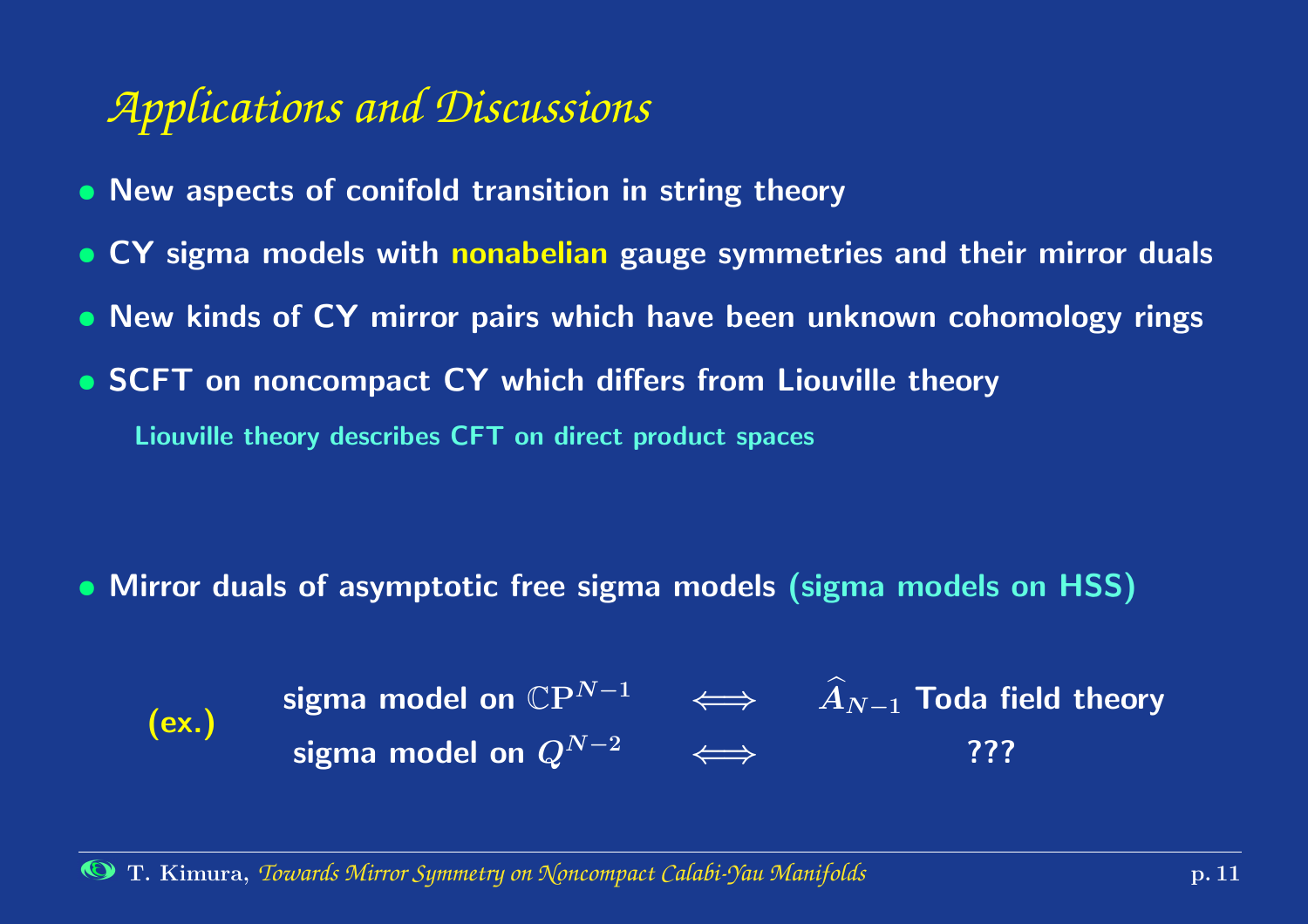Line bundle on  $Q^2=$  noncompact  ${\sf CY}_3$  $Q^2$  shrinks to zero size  $\rightarrow$  singular conifold